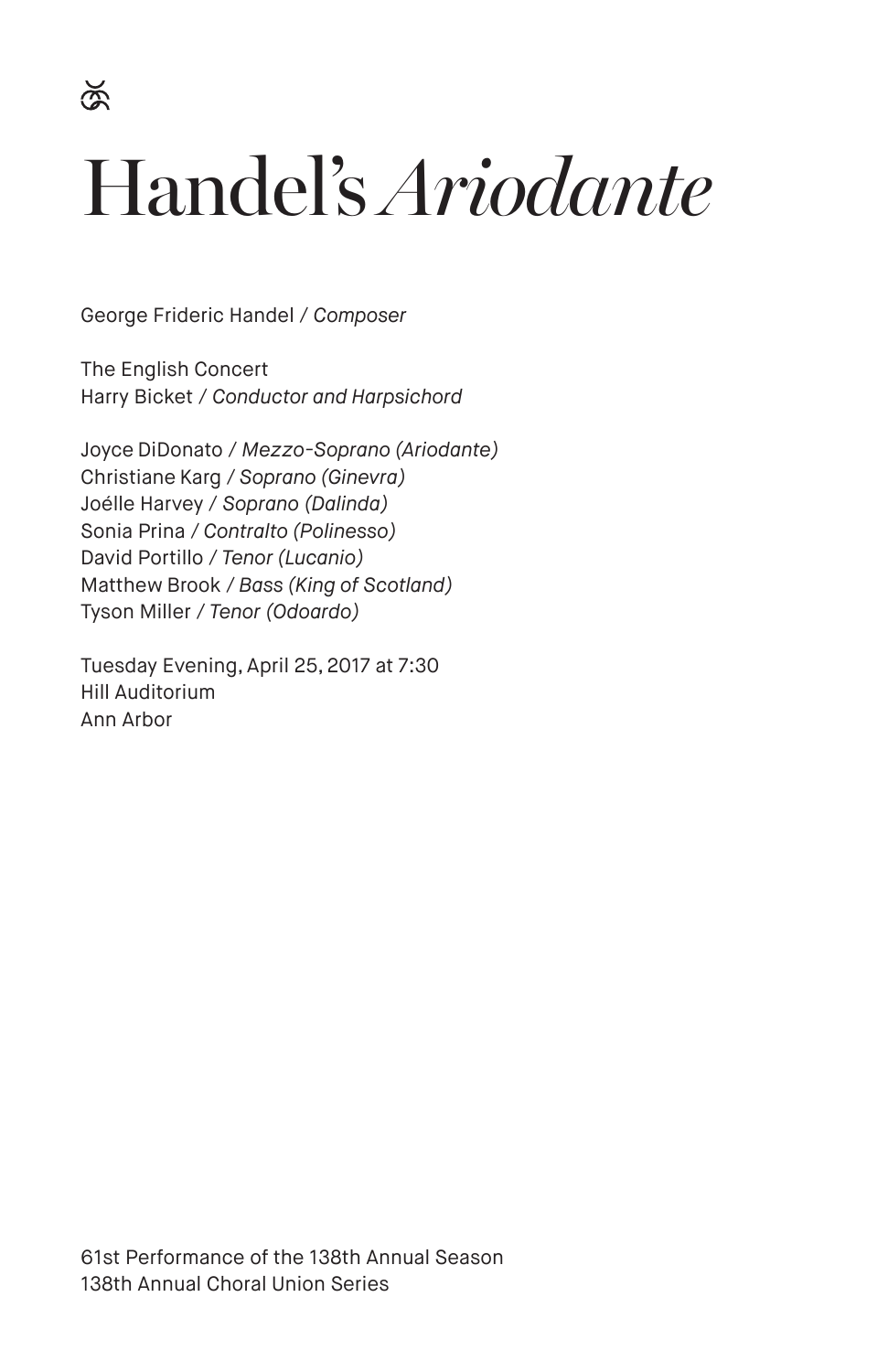Tonight's supporting sponsors are Mr. and Mrs. Donald L. Morelock.

Media partnership provided by WGTE 91.3 FM and WRCJ 90.9 FM.

Special thanks to Tom Thompson of Tom Thompson Flowers, Ann Arbor, for his generous contribution of lobby floral art for this evening's concert.

The edition of *Ariodante* used in these performances is published by Bärenreiter-Verlag, Kassel, edited by Donald Burrows.

Performed by arrangement with Faber Music Ltd. London.

The English translation of the libretto is used with permission by Kenneth Chalmers, courtesy of the Barbican Centre.

In consideration of the artists and the audience, please refrain from the use of electronic devices during the performance.

The photography, sound recording, or videotaping of this performance is prohibited.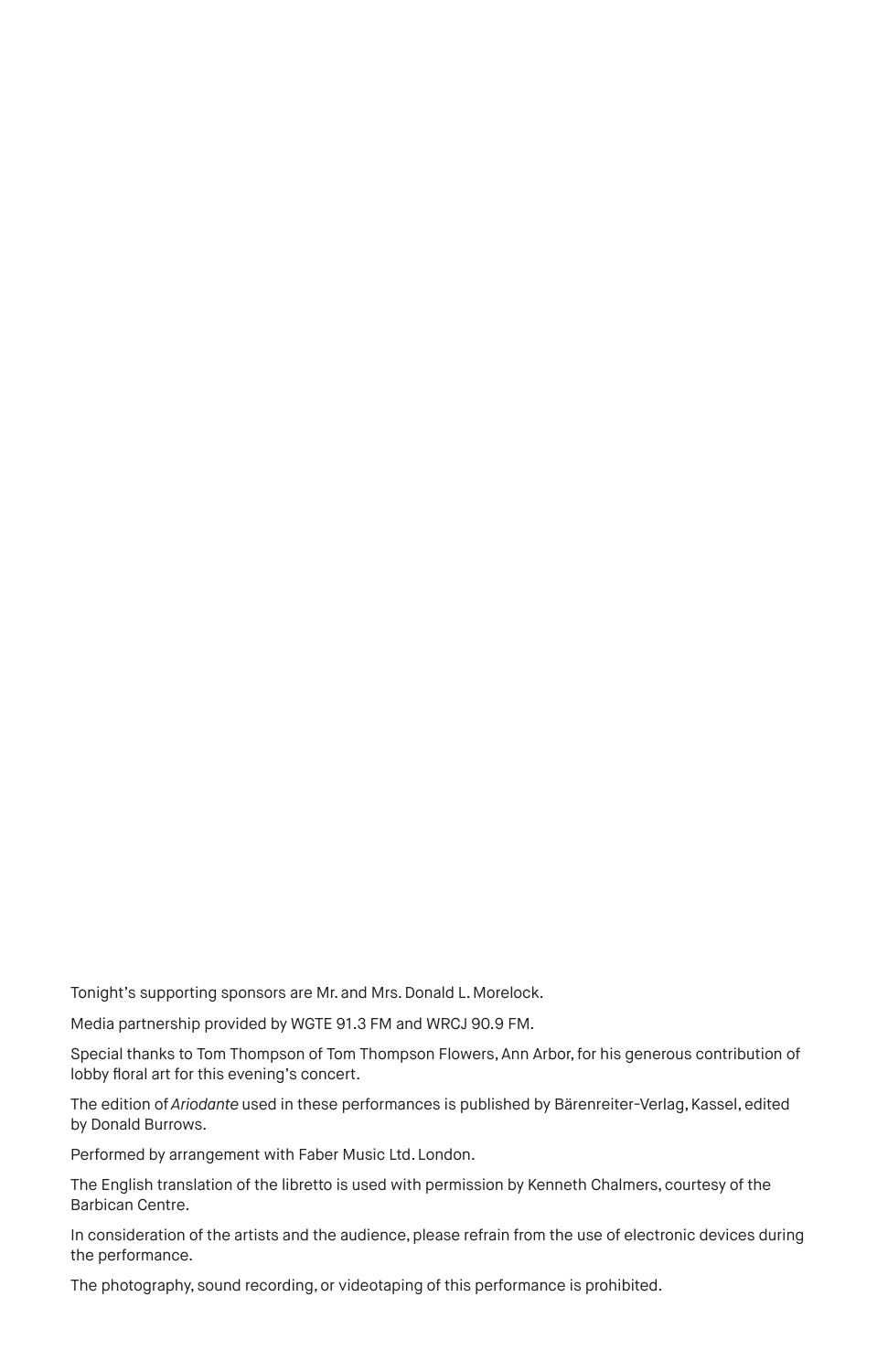# **PROGRAM**

# *George Frideric Handel* **Ariodante**

Act I

### **Intermission**

Act II

#### **Intermission**

Act III

*This evening's performance is approximately three and a half hours in duration including two intermissions. Each act is approximately one hour in duration.*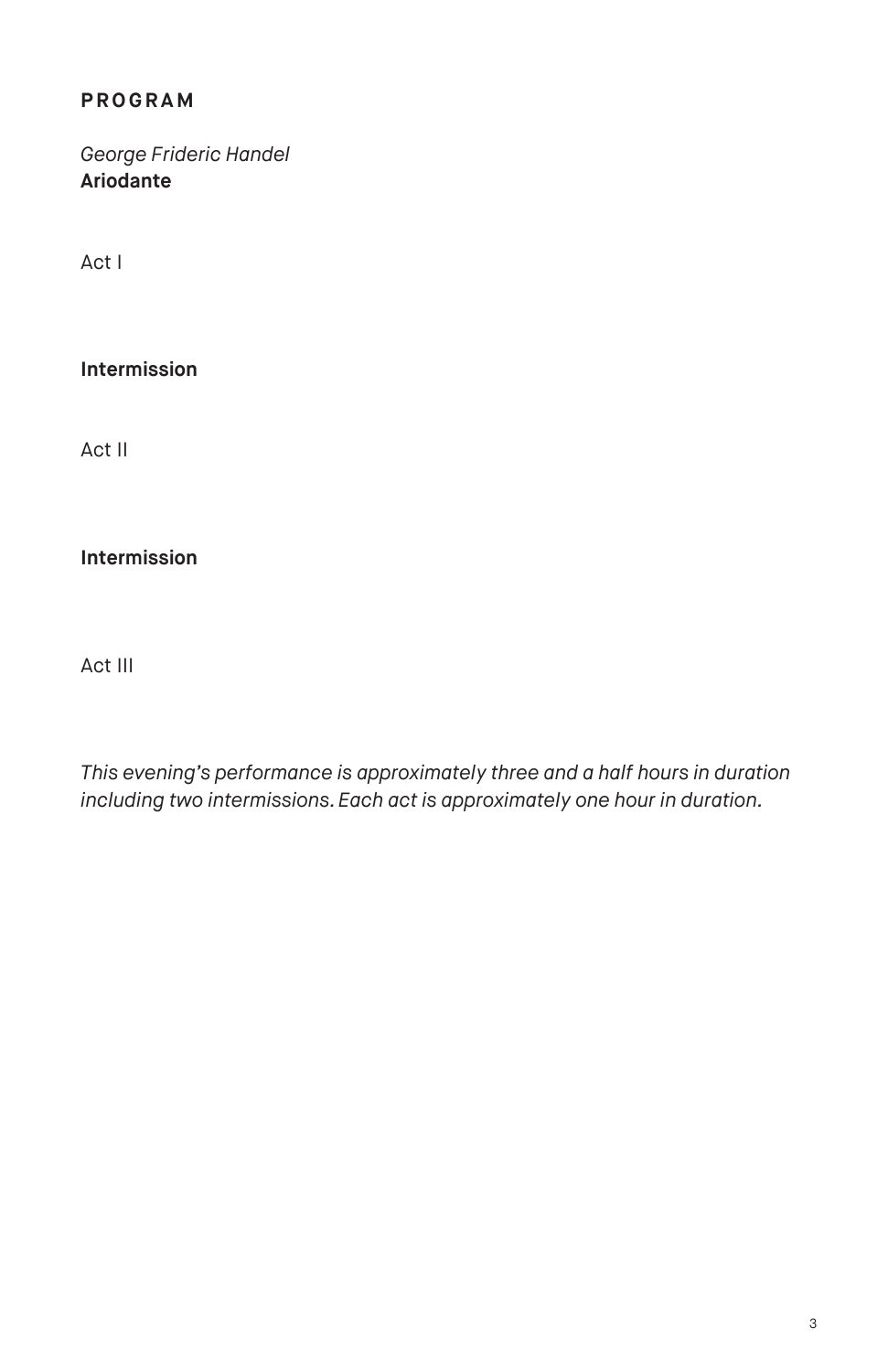#### **ARIODANTE (1735)**

George Frideric Handel *Born February 23, 1685 in Halle, Germany Died April 14, 1759 in London*

UMS premiere: This opera has never been performed under UMS auspices.

#### **Snapshots of History…In 1735:**

- · The King's Highway (from Charleston to Boston) is completed
- · The first successful appendectomy is performed in London
- · The *New York Weekly Journal* writer John Peter Zenger is acquitted of seditious libel against the royal governor of New York, on the basis that what he published was true

Italian opera in the first half of the 18th century had conquered all the major musical centers of Europe. It became an international genre — and George Frederic Handel, German-born, Italiantrained, and English by adoption, found in it both his livelihood and a most productive outlet for his genius. Between 1710 and 1740, Handel composed more than 30 Italian operas for London stages.

*Ariodante* dates from Handel's last years of operatic activity. It was first performed on January 8, 1735, with the celebrated castrato Giovanni Carestini in the title role. Anna Maria Strada, whom Handel had discovered on a talent-hunting expedition to Italy and trained to become one of his stars, was Ginevra. The rest of the singers were English (a novelty for Handel), including the virtuoso bass Gustavus Waltz in the role of the King of Scotland. Waltz inspired Handel to write a particularly demanding bass role, which was a great rarity at the time.

The libretto, by Antonio Salvi, had already been set to music by Giacomo Perti (Florence, 1708). Handel may

have seen this opera while he was in Italy as a young man. Salvi's work was in turn based on an episode from Lodovico Ariosto's 16th-century epic *Orlando furioso* (canto 5). According to the story, Ginevra, the daughter of the King of Scotland, is about to marry her fiancé Ariodante, who is the heir to the throne. Their union, however, is threatened by the intrigues of the villainous Polinesso, Duke of Albany. Polinesso manages to create the false impression that Ginevra has been unfaithful to Ariodante. She comes within a hair's breadth of being put to death for a sin she never committed; Ariodante is driven to despair by the accusations to which he gives credence. In addition, due to another tragic misunderstading, he is also believed to have died. In the end, Polinesso's ploy is exposed, and the lovers are reunited. The wedding may proceed, and the kingdom of Scotland is saved.

This crude outline, however, says little about the essence of the opera. The relatively simple plot allowed Handel to portray a very wide range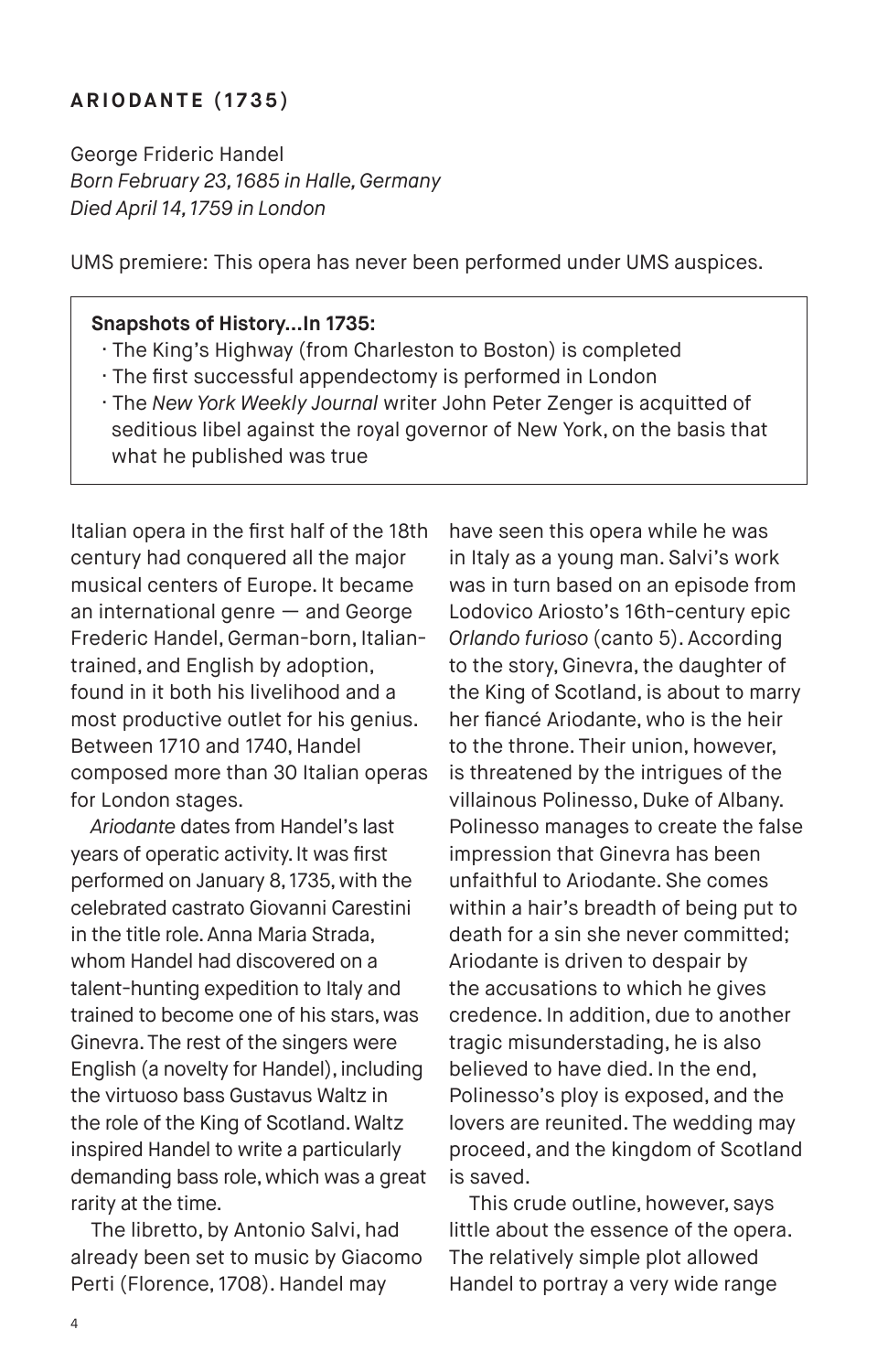of emotions and states of mind, from ecstatic joy to deepest despondency. jealousy, rage, treachery, and more. Because Baroque serious opera — *opera seria —* tends to reduce stage situations to a few basic types of scenarios, emotions may be presented in their purest state, with a clarity that is made even greater by the structural constraints of the genre. An *opera seria* essentially consists of a succession of recitatives and arias. The plot moves forward in the *secco* (dry) recitatives, which are accompanied only by a harpsichord and a string bass. Exceptional situations will warrant a *recitativo accompagnato*, in which the orchestra also participates. The arias that follow the recitatives offer reflections on what has just transpired. Each aria is like a psychological snapshot conveying how a person feels at a given moment. Practically all the arias are in *da capo* form, which means that the main section (*A*) is followed by a contrasting middle section (*B*), after which *A* is repeated in full, with (unnotated) embellishments and other changes in the vocal line, added by the singer.

Commentators have often noted that *Ariodante* stands apart from Handel's operas in many ways. They have pointed to the relatively important part played by the chorus and the ballet. *Ariodante* was Handel's first opera to be performed at the recently opened Covent Garden Theatre; the new venue made it possible for Handel to collaborate with the famous French dancer Marie Sallé (the first-ever female choreographer of note), who worked in England for most of the 1730s. This is probably

why the score contains such a large number of French dances, and in particular, a dream sequence at the end of Act II, with the appearance of "good" and "bad" dreams — exactly as in Lully's *Atys* (1676). To Lully's sequence, Handel added a section for *songes agréables effrayés* (the pleasant dreams frightened by the dark ones), writing the words in French. First composed for *Ariodante*, this scene was not included in the first performance and transferred to Handel's next opera, *Alcina*, instead. Recent performances of *Ariodante*, however, tend to restore the ballet to its original place.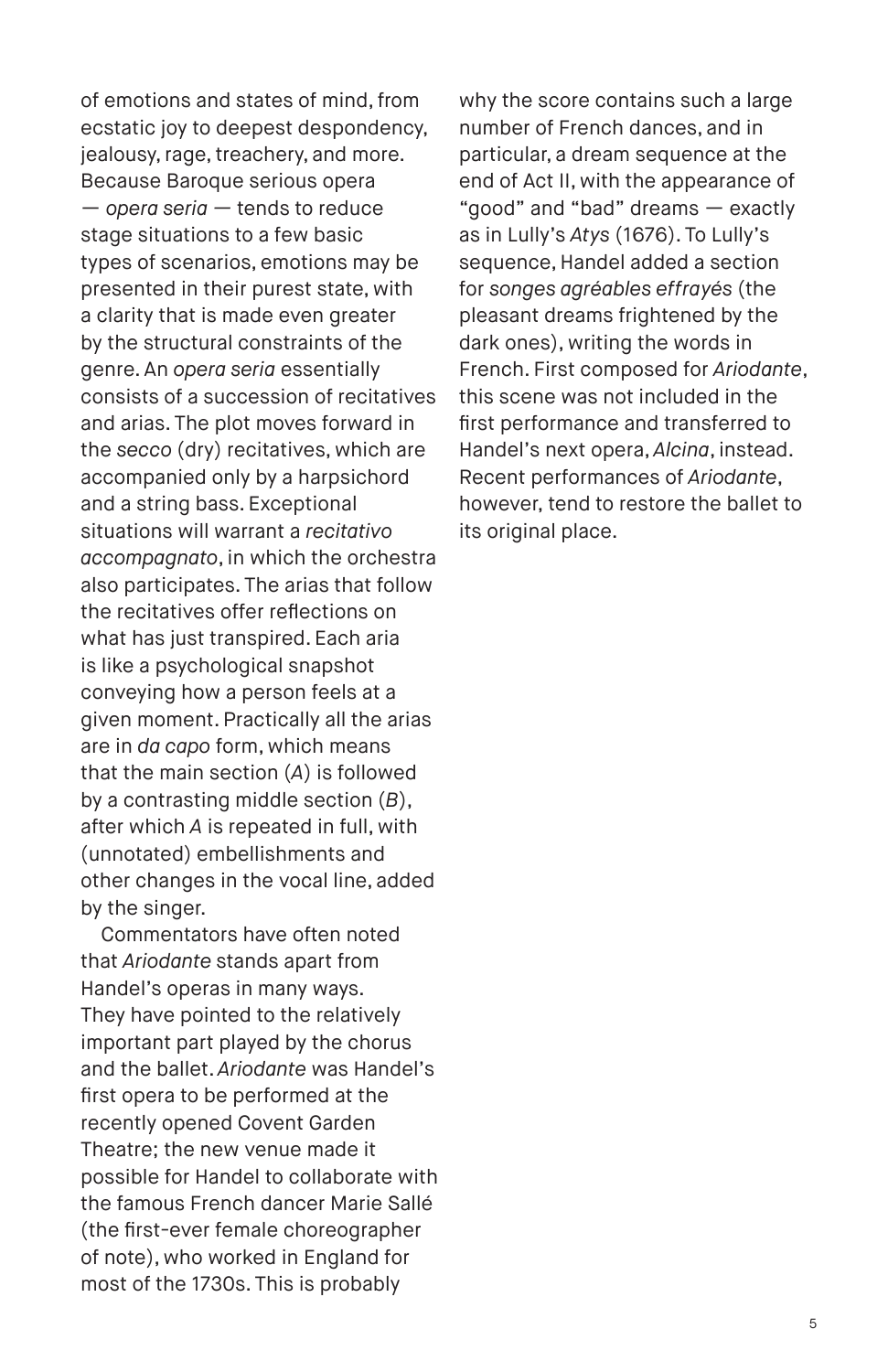#### **ACT I**

Ginevra, the daughter of the King of Scotland, rejoices at her impending wedding to Prince Ariodante and angrily rejects the advances of Polinesso, the Duke of Albany. Ginevra's friend Dalinda, for her part, is in love with Polinesso, unaware of his evil intentions.

Ariodante, enjoying the beauties of the royal gardens, reflects on his happiness. He is soon joined by Ginevra in a duet  $-$  one of only a handful in the opera. The King arrives to bless his daughter's marriage to this excellent young man to whom he is ready to bequeath his throne. In a rather unusual move, the King's recitative interrupts the lovers' duet, not allowing it to conclude with a typical cadence. Each of the three characters then sings a celebratory aria, each ornamented with lavish coloratura, to express their joyful anticipation of a grand wedding.

Enter Polinesso and Dalinda. Taking advantage of the young girl's devotion and naïveté, the villain enlists her in his diabolical plan: he asks her to put on Ginevra's clothes after the princess has gone to bed, and let him into the palace. He wants Ariodante to see him with someone who will look like Ginevra from a distance, thus arousing his rival's jealousy and dragging the Princess who has rejected him through the mud. The starry-eyed Dalinda agrees to everything.

Enter Lurcanio, Ariodante's brother. He declares his love for Dalinda who, however, rejects him as she is under Polinesso's spell.

The scene moves to a *valle deliziosa*  (lovely valley) where Ariodante and Ginevra continue to celebrate in a pastoral setting. Their second duet, in the rhythm of a French gavotte dance, is amplified by the chorus. In lieu of a "B" section, we hear a four-movement ballet, after which the duet and chorus are repeated.

#### **ACT II**

Moonlit night. Polinesso tells Ariodante that Ginevra has bestowed upon him (Polinesso) her favors, and he is ready to prove it, too. Both Ariodante and his brother Lurcanio fall for this lie. In his next aria, Ariodante threatens to kill Polinesso if his accusation proves to be untrue, but in an unusually long and unusually slow "B" section, he anticipates the despair he will feel if the opposite turns out to be the case. He then goes into hiding to watch what is about to transpire.

Having been let into the palace by the all-too-gullible Dalinda, Polinesso addresses her as "Ginevra." Fooled by the appearances, Ariodante is ready to stab himself to death but his brother Lurcanio holds him back, urging him to live and punish the breach of honor. The title character now sings his greatest aria, "Scherza infida" (Just frolic, faithless one), a long, heartwrenching lament that is one of the opera's high points.

Polinesso promises Dalinda that he is going to love her for the service she has rendered him. The poor girl rejoices; yet the villain, once left alone, shows the audience his true colors, declaring eternal war on honesty and virtue.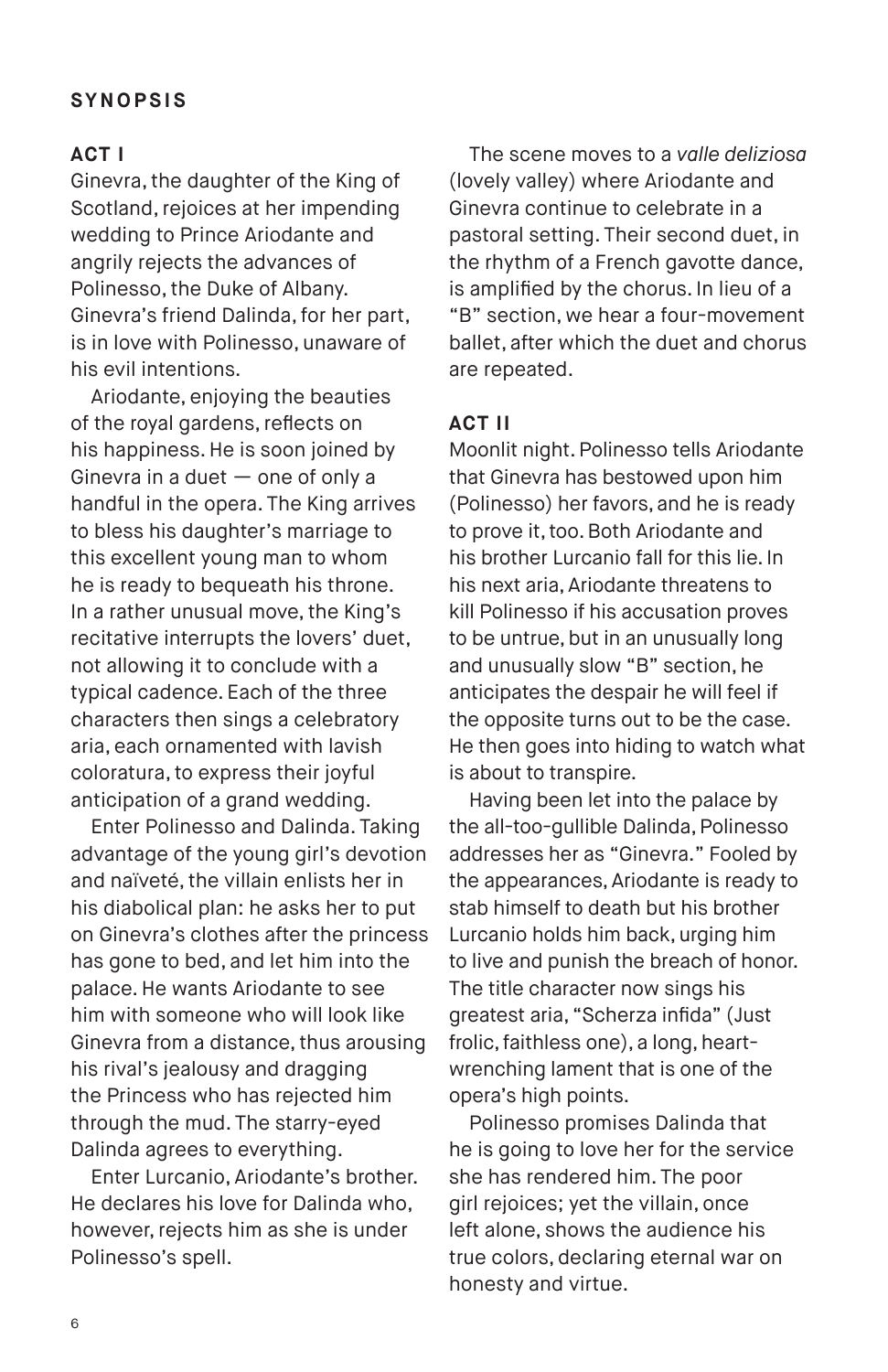The King receives the news from his servant Odoardo that Ariodante has died, allegedly having drowned himself in the sea. He sings a moving lament for the young man he loved like a son; the lilting rhythm of the *siciliano*, combined with the dark key of f minor, gives his words a particularly poignant character. Ginevra enters, unaware of the news but full of forebodings. In his comprehensive book on Handel's operas, Winton Dean writes: "The hesitant rhythms, contrasted with the heavily stressed third bar, communicate both anxiety and puzzlement." Upon receiving the news of Ariodante's death, she faints. As the servants carry her out, Lurcanio appears and claims that it was Ginevra's infidelity that has driven his brother to his death. Ginevra is confronted with the charges in the first *recitativo accompagnato* in the opera. She pours out her despair in a tragic aria. When she finally falls asleep, her dreams and nightmares are manifested by the above-mentioned ballet sequence that closes the act.

#### **ACT III**

Meanwhile Ariodante, who has not died but has been wandering aimlessly, comes upon Dalinda who has been attacked by a gang of robbers. He saves her life. In their ensuing conversation, Dalinda is shocked to learn about the charges against her best friend; only now does she begin to understand her own unwitting role in the intrigue. Ariodante, unsettled by so much deceit, hurries off to clear up the situation, while Dalinda, who now sees everything clearly, vows to turn against the villain she has loved so blindly.

The King has decided that the only way to prove his daughter's chastity is to have a trial by ordeal, that is, have two knights fight a duel, one representing Ginevra and the other her accusers. The winner's side of the story will be believed. Polinesso (in what is really the height of hypocrisy) presents himself to fight on Ginevra's behalf. The princess protests her innocence in a stunning short aria where her voice, doubled only by violins, enters without any harmonic support; the accompanying harmony begins on a completely unexpected chord. Ginevra resolutely rejects Polinesso as her champion, but the King insists on going ahead with the duel. He is heartbroken as he has to send his daughter to her death; but he has no choice since he still believes her to be guilty and he must obey the law. Ginevra's next aria, in which she accepts the sentence, dispenses with the typical da capo form, as it consists merely of a short introduction, a fiery *allegro,* and an orchestral postlude.

Lurcanio now appears to fight Polinesso in the trial by ordeal and kills the villain. Then Ariodante enters in full armor, with the visor closed so that no one can see his face at first. When he opens his visor, there is general consternation at seeing him alive. Ariodante tells everyone how Dalinda was manipulated into committing this fraud, but she is forgiven because she never meant any harm. In an exuberant aria, more richly ornamented than any other we have heard before, Ariodante rejoices at seeing all obstacles to his happiness removed. Dalinda, whose eyes are now open, finally accepts Lurcanio's love.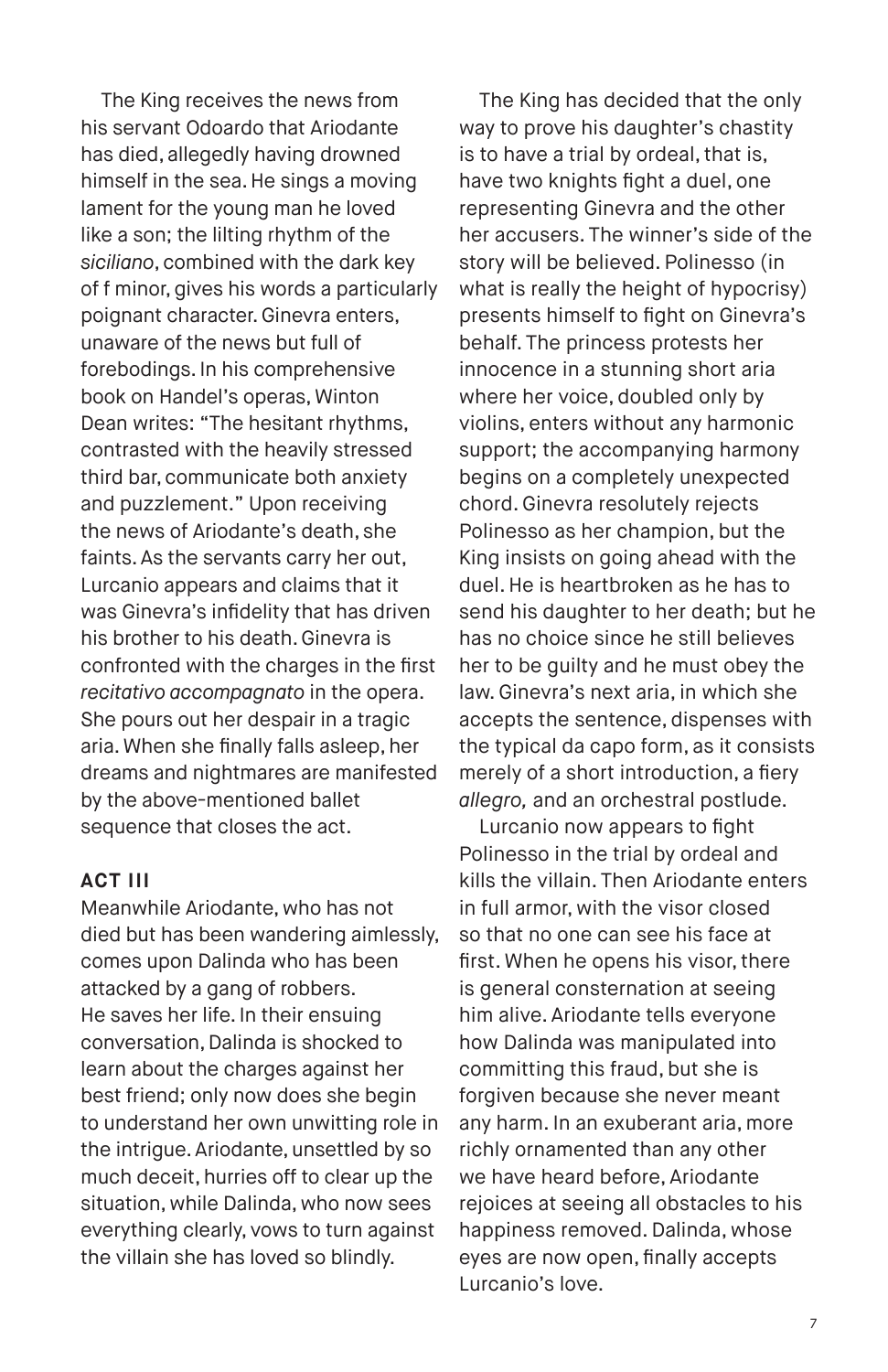Ginevra has resigned herself to being executed when her final, sad arioso is interrupted, after only five measures, by a brilliant orchestral fanfare. The King arrives, delivering the final acquittal. In a splendid final duet, Ariodante and Ginevra confirm their love for each other, and the opera concludes with a sumptuous chorus and ballet, celebrating the long-delayed royal nuptials.

*Program notes by Peter Laki.*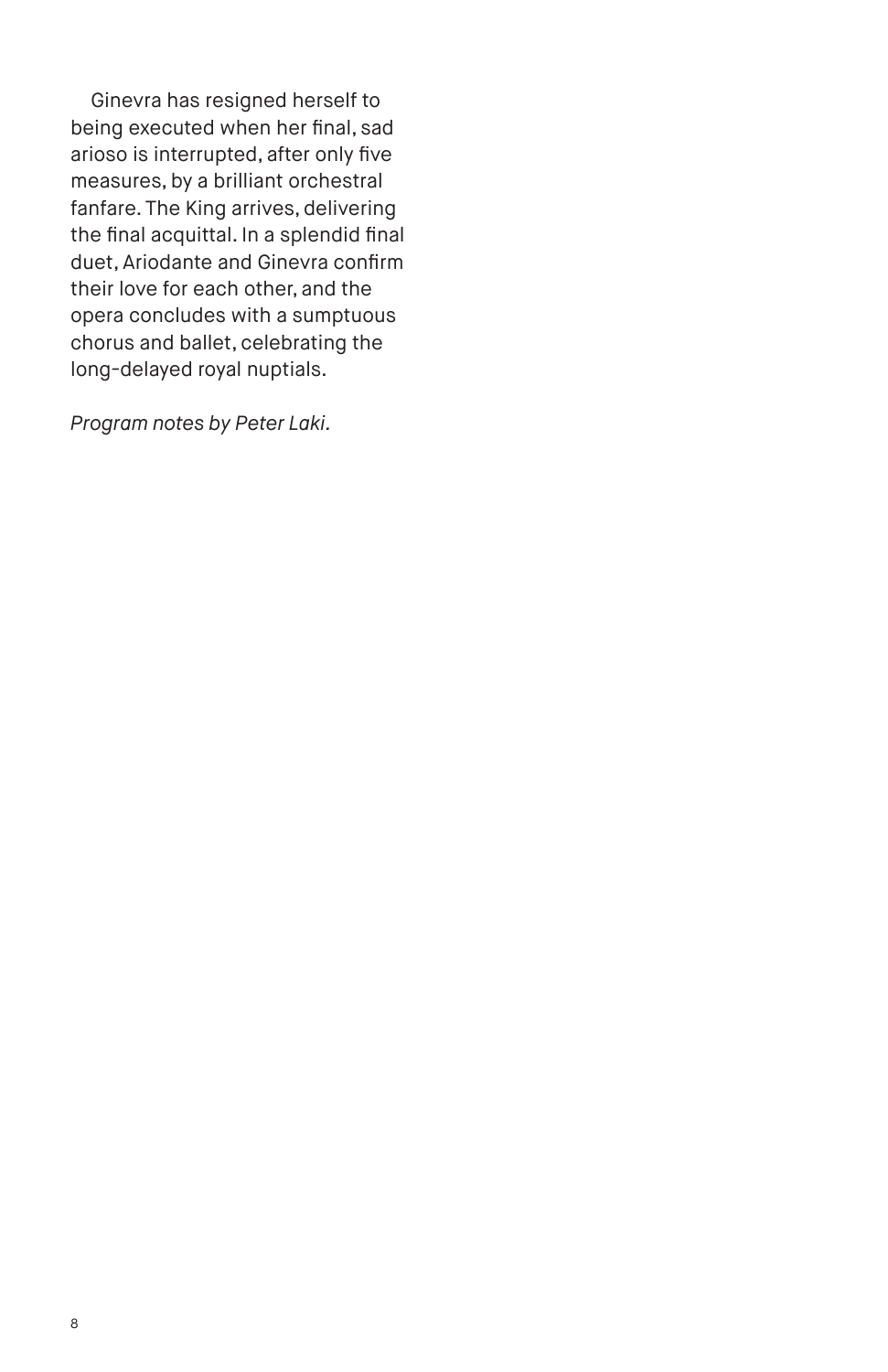### **ARTISTS**

With an unsurpassed reputation for inspiring performances of baroque and classical music, **The English Concert** ranks among the finest chamber orchestras in the world. Such standing is the result of tireless work at home, on the road, and in the studio since 1973, guided along the way by founder Trevor Pinnock, his successor Andrew Manze, and current artistic director Harry Bicket. The ensemble's award-winning discography of over 100 recordings features masterworks from Bach to Purcell and Handel to Mozart, as well as some of the most renowned artists in recent history. Lucy Crowe's debut solo recital *Il Caro Sassone*, Alison Balsom's *Sound the Trumpet*, and Elizabeth Watts' recent exploration of virtuosic arias by Alessandro Scarlatti are but the latest of The English Concert's endeavors.

The ensemble also enjoys working with several distinguished guest directors, including harpsichordists Laurence Cummings, Christian Curnyn, and fortepianist Kristian Bezuidenhout. This season, violinist Rachel Podger returns with a typically flamboyant program centered on the family affair of J.S. Bach, C.P.E. Bach, and his godfather Telemann.

Groundbreaking collaborations in musical theater and opera are also at the forefront of The English Concert's thinking and form part of its longstanding relationships with exceptional artists and venues. From the Buxton Festival or the Elizabethan settings of Shakespeare's Globe, and the Sam Wanamaker Playhouse to challenging perceptions of gender through the music of Handel, they fearlessly step outside of the traditional concert hall to reach new audiences. This season sees Handel's much-loved *Messiah* brought to life on stage at the Bristol Old

Vic through director Tom Morris's dramatic vision whilst the musical treasures of Jewish communities are put on show at the Wigmore Hall next summer. The new season is also profoundly influenced by literature as The English Concert celebrates the 400th anniversary of the deaths of both William Shakespeare and Miguel Cervantes. The adventures of the misguided hero *Don Quixote* are recounted through the music of Purcell and Telemann, while musical representations of the Bard's *A Midsummer Night's Dream* and *Giulio Cesare* set sail on a tour to the Far East. Completing the roundthe-world trip, The English Concert's series of Handel operas-in-concert, commissioned by New York's Carnegie Hall, continues to flourish after the success of *Radamisto* in 2013, *Theodora* and *Alcina* in 2014, and *Hercules* in 2015 and 2016. The present season sees the much-anticipated return of the ever-effervescent Joyce DiDonato in the title role of *Ariodante* alongside an allstar cast.

Internationally renowned as an opera and concert conductor of distinction, **Harry Bicket** (*conductor and harpsichord*) is especially noted for his interpretation of baroque and classical repertoire and in 2007 became artistic director of The English Concert, one of the UK's finest period orchestras. He became chief conductor of Santa Fe Opera in 2013 and opened the 2014 season with a critically acclaimed *Fidelio*. Born in Liverpool, he studied at the Royal College of Music and Oxford University and is an accomplished harpsichordist.

Plans for the 2016–17 season include his first *Carmen* with Lyric Opera of Chicago and *Alcina* with Santa Fe Opera. Symphonic work includes visits to Cleveland Orchestra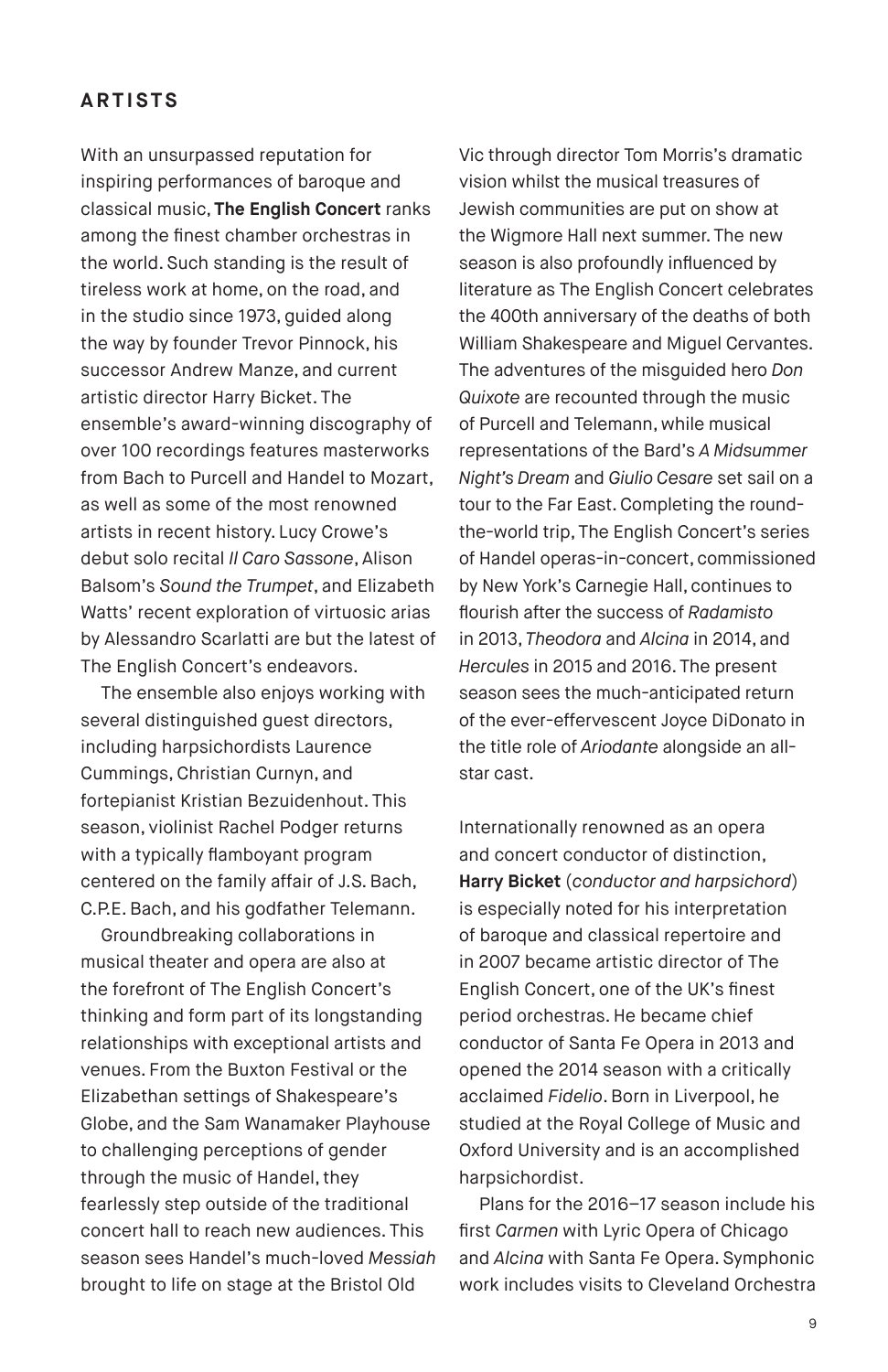including Rameau's Suite from *Les Boréades,* and a visit to the Cincinnati May Festival with Bach's *Mass in b minor*. Plans with The English Concert include UK and international touring within Europe, the US (Handel's *Ariodante* featuring Joyce DiDonato, including Carnegie Hall), and the Far East (Shanghai, Beijing, Wuhan, and Hong Kong).

Highlights of recent seasons include acclaimed productions in the US and Canada for Houston Grand Opera (*Le Nozze di Figaro*, *Rusalka*), Canadian Opera Company (*Maometto*, *Hercules*), Atlanta Opera (*Orfeo*), Santa Fe Opera (*Fidelio*, *Finta*) Metropolitan Opera (*Rodelinda*, *Clemenza*, *Cesare*), Chicago Lyric Opera (*Rinaldo*), and guest conducting with Los Angeles Philharmonic, Los Angeles Chamber Orchestra, San Francisco Symphony, Detroit Symphony, Houston Symphony, Seattle Symphony, St. Paul Chamber Orchestra, NACO Ottawa, Indianapolis Symphony, Minnesota Orchestra, Boston Symphony Orchestra, and *Messiah* with the New York Philharmonic.

Multi-Grammy Award-winner of the 2016 "Best Classical Solo Vocal Album" (*Joyce and Tony: Live at Wigmore Hall*) and the 2012 "Best Classical Vocal Solo," Kansasborn **Joyce DiDonato** (*mezzo-soprano/ Ariodante*) entrances audiences and critics across the globe in operas by Rossini, Handel, and Mozart, and as a fierce advocate for the arts.

Ms. DiDonato's acclaimed discography also includes the Grammy Award-winning *Diva Divo*, *Drama Queens*, *ReJoyce!*, and *Stella di Napoli* (Erato/Warner Classics). Other honors include the *Gramophone* "Artist of the Year" and "Recital of the Year" Awards, three German Echo Klassik Awards for "Female Singer of the Year," an induction into the *Gramophone* Hall

of Fame, and "Best Female Singer of the Year" at the 2016 Spanish Opera Awards Premios Líricos Teatro Campoamor.

Highlights of Ms. DiDonato's 2016–17 season include her debut in the title role of *Semiramide* at the Bavarian State Opera under Michele Mariotti; Dido (*Les Troyens*) under John Nelsons in Strasbourg; Sesto (*La Clemenza di Tito*) under Yannick Nézet-Séguin in Baden-Baden; concerts with the Chicago Symphony Orchestra under Riccardo Muti and the Berlin Philharmonic under Nézet-Séguin; and a 20-city international tour alongside the release of her latest recording released this season entitled *In War & Peace*, a project which poses the question: "In the midst of chaos, how do *you* find peace?"

Born in Feuchtwangen, Bavaria, **Christiane Karg** (*soprano/Ginevra*) studied singing at the Salzburg Mozarteum and at the Music Conservatory in Verona. She was a member of the International Opera Studio at the Hamburg State Opera before joining the ensemble of the Frankfurt Opera in 2008 where her roles include Susanna, Musetta, Pamina, Servilia, Zdenka (*Arabella*), Adèle (*Die Fledermaus*), the title role of *La Calisto*, Sophie (*Der Rosenkavalier*), and Melisande (*Pelleas et Melisande*).

In 2006 she made an auspicious debut at the Salzburg Festival and has returned to sing Amor (*Orfeo ed Euridice*) with Riccardo Muti and Zerlina (*Don Giovanni*) with Yannick Nézet-Séguin. She is a regular guest at the Theater an der Wien where she has sung Ismene (*Mitridate*), Telaire (*Castor and Pollux*), and Hero (*Béatrice et Bénédict*). At the Bayerische Staatsoper Munich she has sung Ighino (*Palestrina*); Musetta (La Bohème) and Norina (*Don Pasquale*) at the Komische Oper Berlin; and Anne Trulove (*The Rake's Progress*) at the Opera de Lille. In 2015 she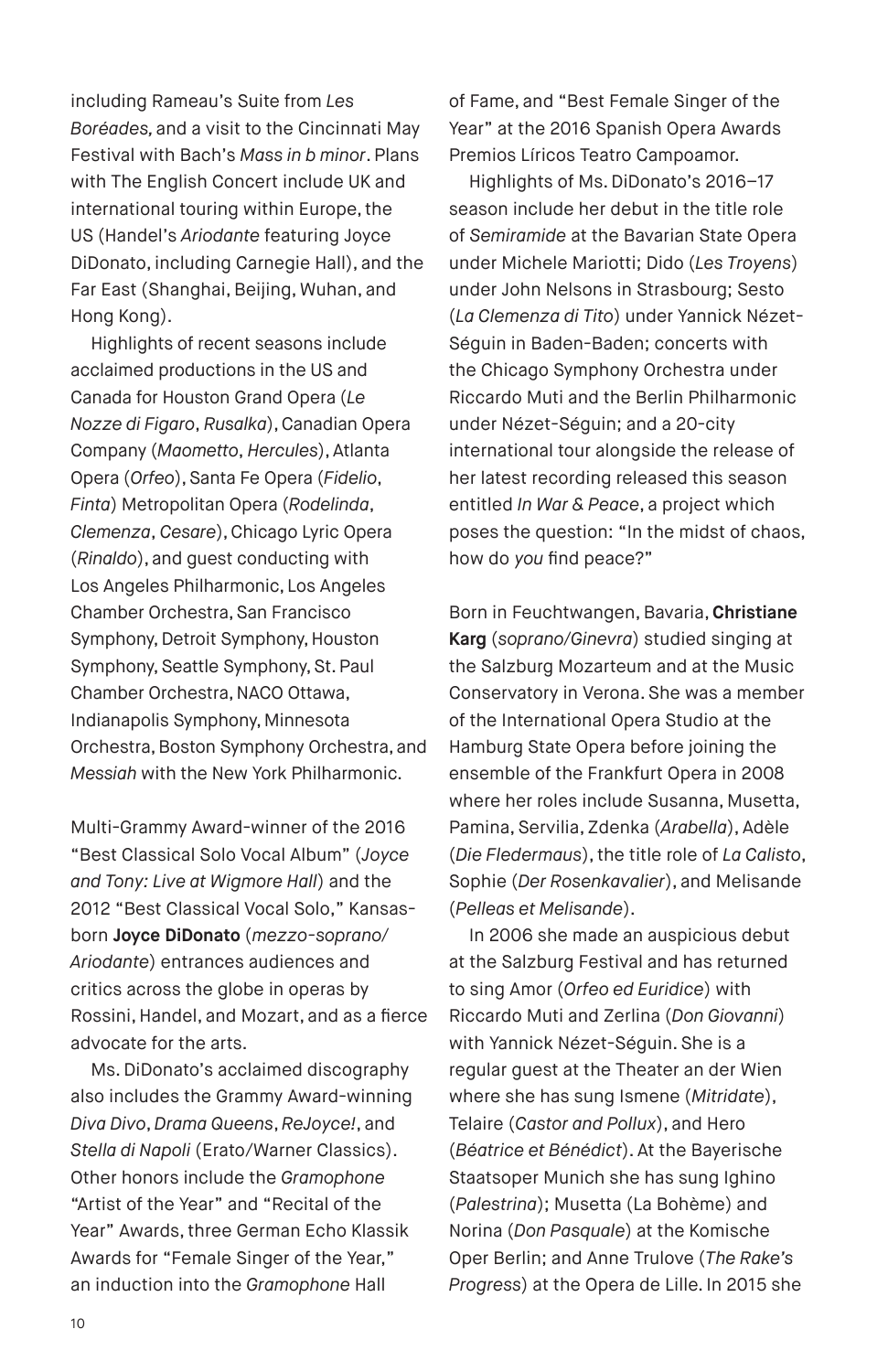made her house debut at the Royal Opera House, Covent Garden singing Pamina (*The Magic Flute*) and in 2016 made her house debut at the Teatro alla Scala, Milan, singing Sophie (*Der Rosenkavalier*) and her US operatic debut singing Susanna (*Marriage of Figaro*) at the Lyric Opera, Chicago. In concert she has worked with conductors such as Nikolaus Harnoncourt, Daniel Harding, Yannick Nézet-Séguin, Mariss Jansons, and Christian Thielemann.

A native of Bolivar, New York, **Joélle Harvey** (*soprano/Dalinda*) has quickly established herself as a noted interpreter of a broad range of repertoire, specializing in Handel, Mozart, and new music. She is the recipient of a 2011 First Prize Award from the Gerda Lissner Foundation, a 2009 Sara Tucker Study Grant from the Richard Tucker Foundation, and a 2010 Encouragement Award (in honor of Norma Newton) from the George London Foundation.

During the summer of 2016, Joélle Harvey returned to the Cleveland Orchestra for a program of Bach and Handel, conducted by Bernard Labadie. The current season also includes appearances with the Milwaukee Symphony under Edo de Waart as Susanna in *Le nozze di Figaro*, the Los Angeles Philharmonic under John Adams as Pat Nixon in *Nixon in China*, The English Concert under Harry Bicket as Dalinda in *Ariodante*, and a return to the Glyndebourne Festival Opera as Servilia in *La clemenza di Tito*, conducted by music director Robin Ticciati. In concert, she appears with the Mostly Mozart Festival for Mozart's *Mass in c minor* and *Requiem*, which she also sings for the Kansas City Symphony and the Utah Symphony. Additionally, she sings Handel's *Messiah*  with the Handel & Haydn Society and the National Symphony, appears with the San Francisco Symphony for Mahler's

*Das klagende Lied*, and joins the London Symphony Orchestra and Concertgebouw for John Adams' *El Niño.* She also appears in concert with the LA Chamber Orchestra and the North Carolina Symphony.

Ms. Harvey received her bachelor's and master's degrees in vocal performance from the College-Conservatory of Music in Cincinnati, where she performed the roles of Amor in Cavalli's *L'Egisto*, Emmie and Flora in Britten's *Albert Herring* and *The Turn of the Screw*, Poppea in *L'Incoronazione di Poppea*, Sophie in Massenet's *Werther*, and Nannetta in *Falstaff*.

**Sonia Prina** (*contralto/Polinesso*) is recognized worldwide as one of the leading contraltos of her generation. Highlights of her career include the title role of Handel's *Rinaldo* at Teatro alla Scala, Zurich Opera, and the Glyndebourne Festival; the title role in Mozart's *Ascanio in Alba* at the Salzburg Festival; Clarice in Rossini's *La Pietra di Paragone* at Théâtre du Châtelet in Paris; the title role of Handel's *Orlando* at the Sydney Opera House; and the title role of *Tamerlano* at the Munich Staatsoper.

Alongside her usual baroque repertoire, she will soon perform the great contralto roles of the *bel canto* and romantic repertoire including Quickly in *Falstaff* in Parma and Turin with Roberto Abbado, Federica in *Luisa Miller* at the Liceu, and Beethoven's Ninth Symphony at the Royal Albert Hall for the BBC Proms. Particularly fond of Handel work, she has performed the title roles of *Giulio Cesare* and *Orlando*  in Paris; *Amadigi* in Naples; *Rinaldo* in Zurich, La Scala, and Glyndebourne; *Silla* in Rome; *Tamerlano* in Munich; Bertarido in *Rodelinda* in London and Vienna; Goffredo in *Rinaldo* at the Lyric Opera of Chicago; and Amastre in *Serse* in San Francisco and Houston. The Glossa label will soon release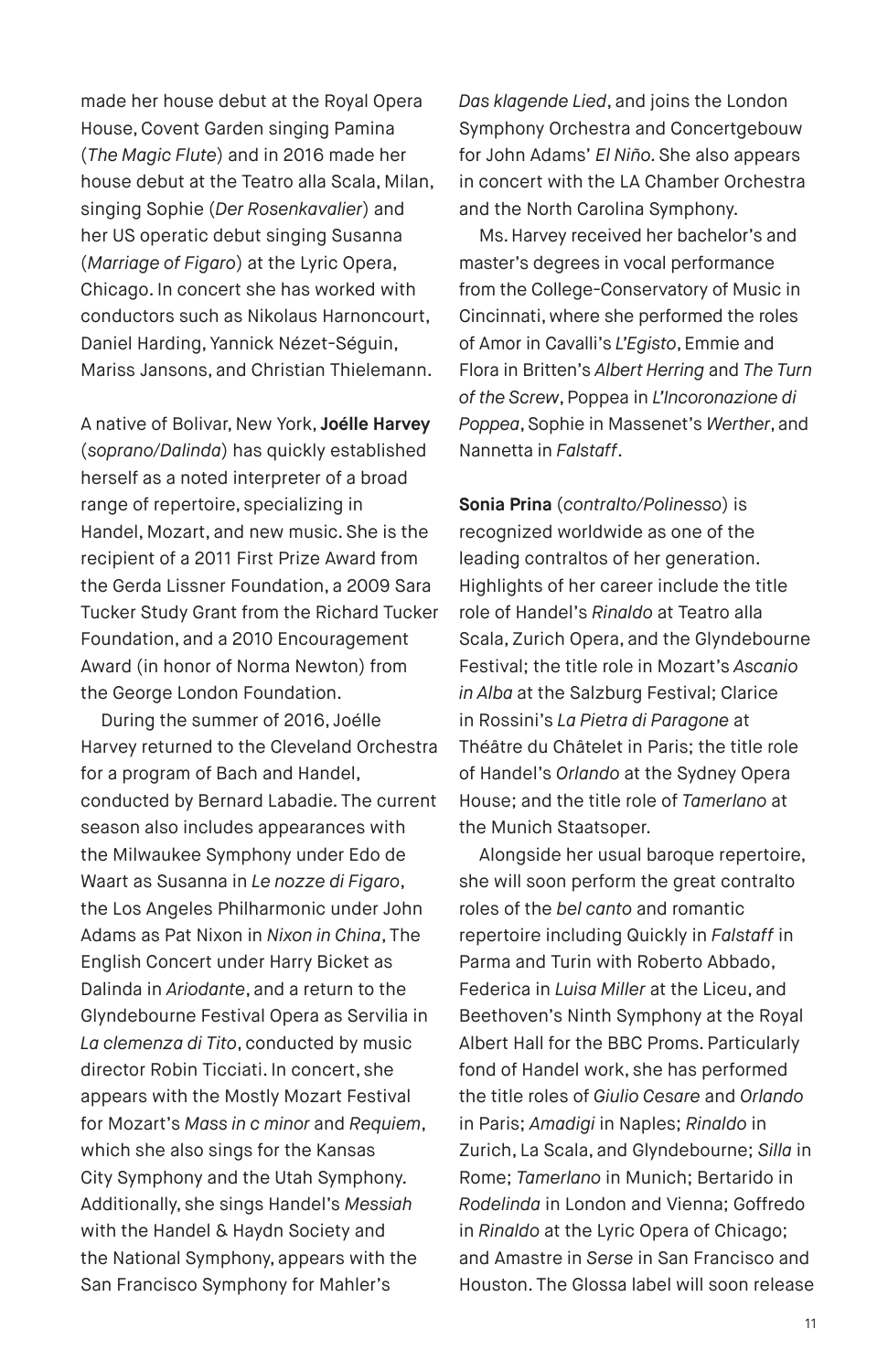three new albums: Handel's *Catone* (title role), Handel's *Silla* (title role), and a new solo album with several of Gluck's worldpremiere recordings.

Praised by *Opera News* for "high notes with ease, singing with a luxuriant warm glow that seduced the ear as he bounded about the stage with abandon," **David Portillo** (*tenor/Luciano*) has established himself as one of the leading artists of his generation. In the 2016–17 season, Mr. Portillo will make his Australian debut singing Ferrando in *Così fan tutte* with Opera Australia, in a new production by Sir David McVicar, conducted by Jonathan Darlington. Other roles include a return to the Metropolitan Opera as Jacquino in *Fidelio* conducted by Sebastian Weigle, Tamino in *Die Zauberflöte* for his debut with Oper Frankfurt, Pedrillo in *Die Entführung aus dem Serail* for a debut with Dutch National Opera, Don Ramiro in *La Cenerentola* with San Diego Opera, and Dr. Richardson in the world-premiere performances of *Breaking the Waves* at Opera Philadelphia, composed by Missy Mazzoli with libretto by Royce Vavrek, based on the film of Lars von Trier. Concert performances include an international tour of Handel's *Ariodante* in the role of Lurcanio, conducted by Harry Bicket. Tour stops include Carnegie Hall, Theater an der Wien, Théâtre des Champs-Élysées, The Barbican, Elbphilharmonie in Hamburg, Kansas City, Chapel Hill, and Ann Arbor. Mr. Portillo will also perform selected classical works with organ with the Madison Symphony.

In the 2015–16 season, Mr. Portillo made his Metropolitan Opera debut as Count Almaviva in *Il barbiere di Siviglia* opposite Isabel Leonard. Of the performance, the *New York Times* said that he "displayed a warm, nuanced tone." Mr. Portillo also returned to Lyric Opera of Chicago as

Andres in *Wozzeck* in a new production by Sir David McVicar, conducted by Sir Andrew Davis, and to Palm Beach Opera in a role debut as Ernesto in *Don Pasquale*. European engagements included his debut at the Théâtre des Champs-Élysées as Pedrillo, and the tenor soloist in Schumann's *Das Paradies und die Peri* with the Netherlands Radio Orchestra. Mr. Portillo concluded the season with a return to the Glyndebourne Festival as David in Sir David McVicar's production of *Die Meistersinger von Nürnberg*.

**Matthew Brook** (*bass/King of Scotland*) has appeared as a soloist throughout Europe, Australia, North and South America, and the Far East, and has worked extensively with conductors such as Sir John Eliot Gardiner, Richard Hickox, Sir Charles Mackerras, Harry Christophers, Christophe Rousset, Paul McCreesh, and Sir Mark Elder; and many orchestras and groups including the Philharmonia, London Symphony, the St. Petersburg Philharmonic, the Royal Philharmonic Orchestra, Freiburg Baroque Orchestra, Orchestra of the Age of Enlightenment, the English Baroque Soloists, the Gabrieli Consort & Players, the Sixteen, the Royal Northern Sinfonia, Orchestre National de Lille, Orchestre de Chambre de Paris, Orchestre des Champs-Élysées, the Hallé Orchestra, the Melbourne Symphony Orchestra, the Tonhalle-Orchester Zurich, Collegium Vocale Gent, and the City of London Sinfonia.

Recent and future highlights include Zoroastro in *Orlando* with The English Concert, Fauré's *Requiem* with the Orchestre de Chambre de Paris, Tippett's *A Child of Our Time* with the Hallé Orchestra, Handel's *Messiah* with the Danish National Symphony Orchestra and with the Los Angeles Philharmonic, the King of Scotland in *Ariodante* with the Staatstheater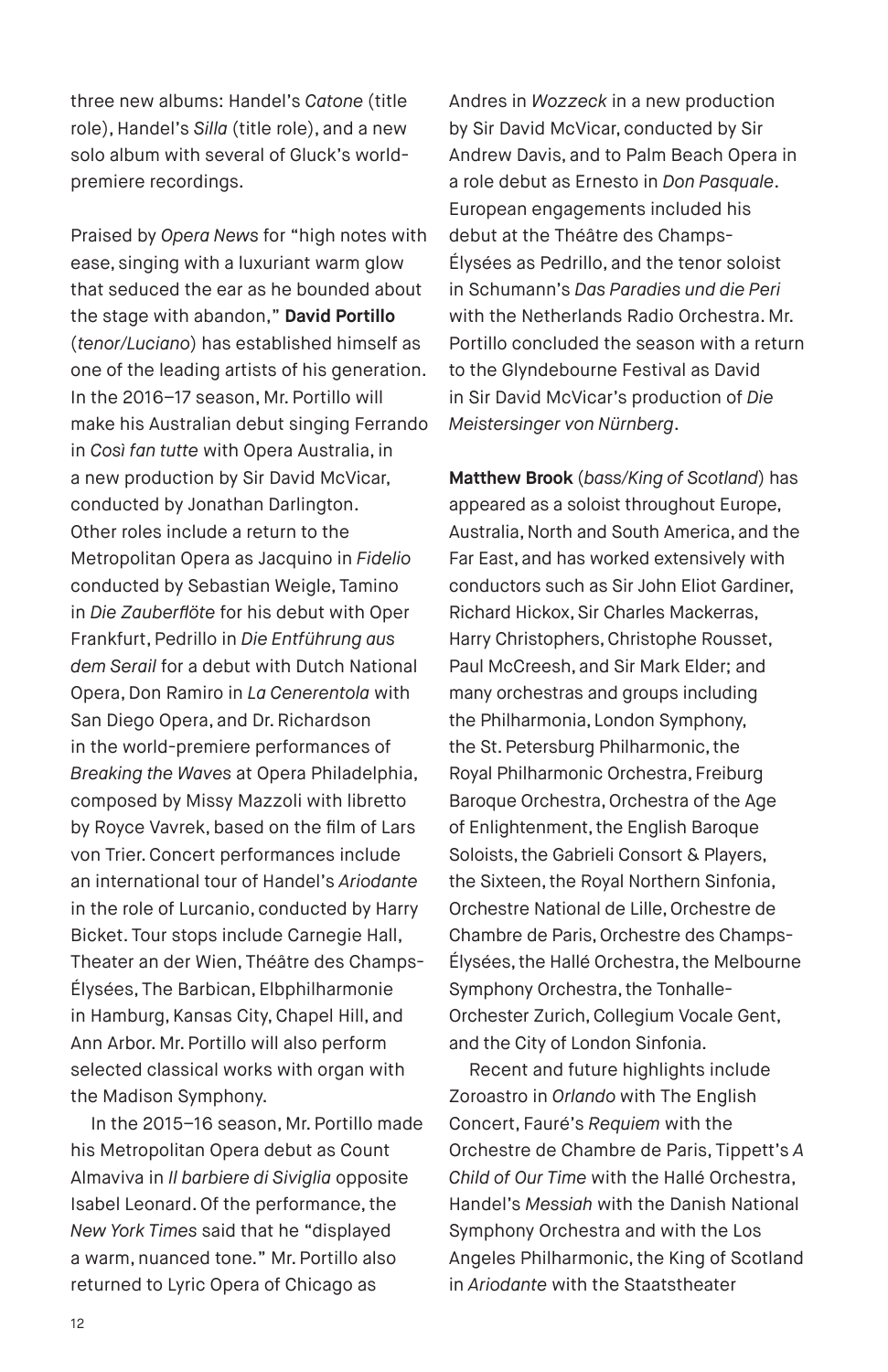Stuttgart, Bach's *Lutheran Masses* with the Academy of Ancient Music, and performances of Bach's *Mass in b minor*  and *The Dream of Gerontius* with the Cincinnati Symphony Orchestra.

Praised by *Opera News* for his "enormous charm and ringing tenor," **Tyson Miller** (*tenor/Odoardo*) was recently with the Santa Fe Opera for productions of *La fille du régiment*, *Salome*, *La fanciulla del West*, and *Capriccio.* Additional recent engagements include his El Paso Opera debut as Remendado in Bizet's *Carmen,*  preceded by a return to Utah Opera as Raoul de St. Brioche in *The Merry Widow,* and Acis in Handel's *Acis and Galatea* with Opera Piccola of San Antonio.

Other recent operatic highlights include Gastone in *La Traviata*, the voice of the prince of Persia in *Turandot*, Pedrillo in *Die Entführung aus dem Serail*, the Registrar in *Madame Butterfly*, and Sellem in *The Rake's Progress* with Utah Opera*.* Mr. Miller made his Utah Symphony debut as the tenor soloist in Handel's *Messiah,* followed by a return engagement for the same piece during the 2014–15 season. Additional debut performances have included Dorvil in *La scala di seta* and Florville in *Il signor Bruschino* with Lone Star Lyric Opera. A native of Belton, Texas, Mr. Miller received a BM in vocal performance from Baylor University, and holds a MM in vocal performance from Rice University.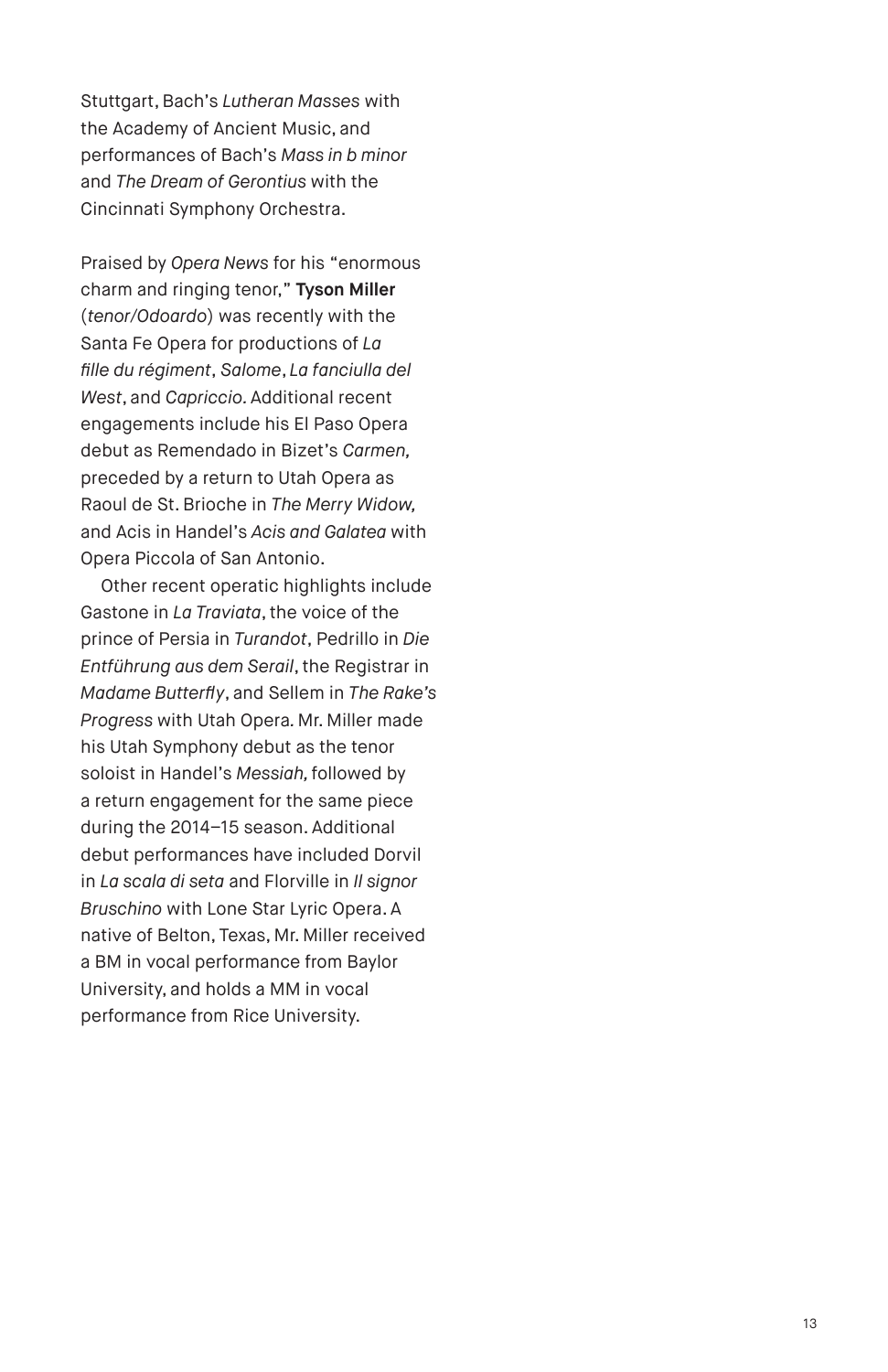#### **UMS ARCHIVES**

This evening's performance marks **The English Concert**'s fourth appearance under UMS auspices following its UMS debut in January 1986 in Rackham Auditorium with Trevor Pinnock serving as a conductor and harpsichordist. **Harry Bicket** and **Joélle Harvey** make their second UMS appearances this evening following their UMS debuts in February 2013 at Hill Auditorium in a concert performance of Handel's *Radamisto* with The English Concert. UMS welcomes **Joyce DiDonato**, **Christiane Karg**, **Sonia Prina**, **David Portillo**, **Matthew Brook**, and **Tyson Miller**, who make their UMS debuts this evening.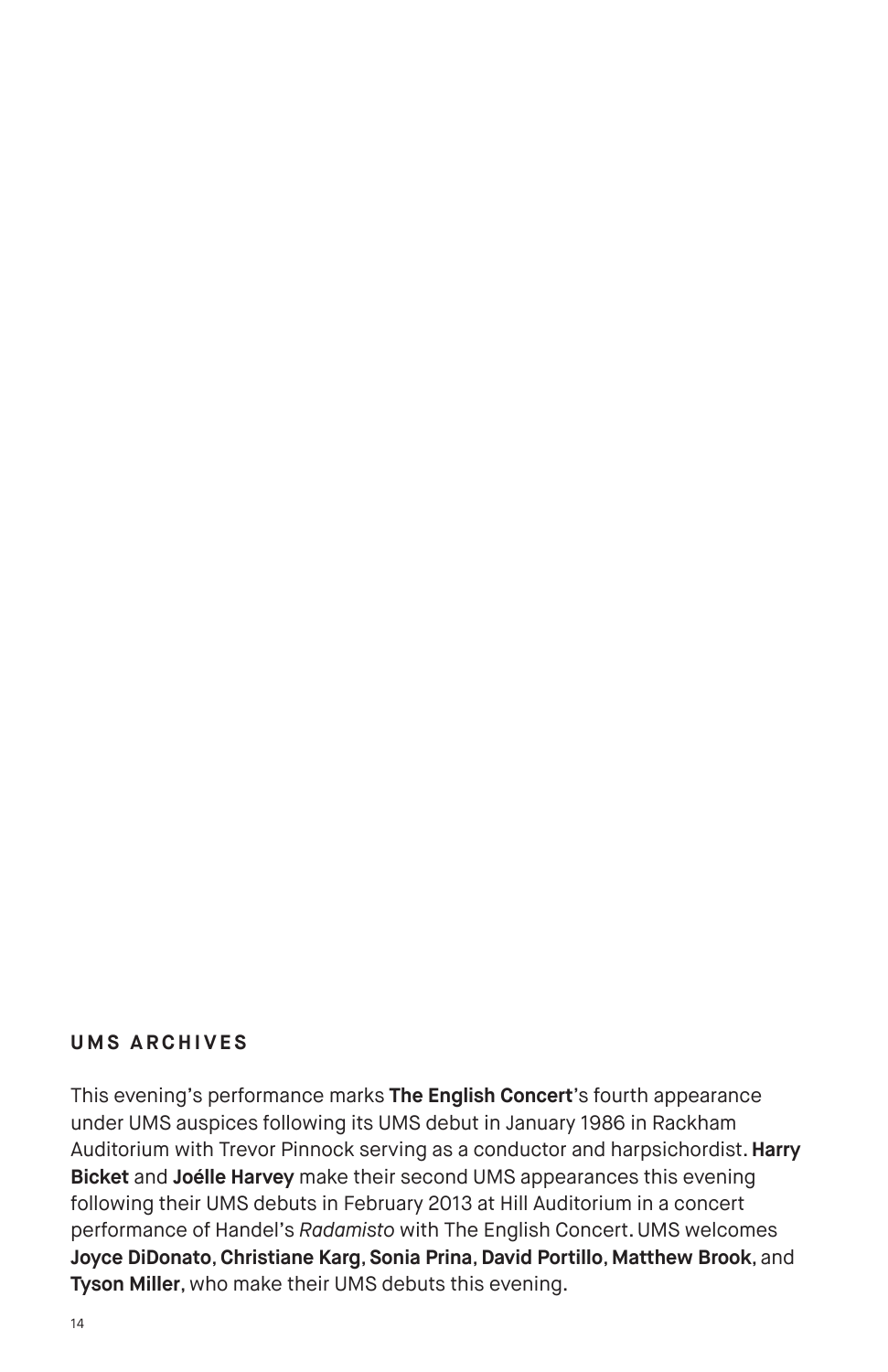#### **THE ENGLISH CONCERT**

Harry Bicket / *Director and Harpsichord*

**Violin I** Nadja Zwiener, *Leader* Alice Evans George Clifford Thérèse Timoney Persephone Gibbs

#### **Violin II** Tuomo Suni

Kinga Ujszászi Diana Lee Jacek Kurzydło

**Viola**  Alfonso Leal del Ojo Oliver Wilson

#### **Cello**

Joseph Crouch Jonathan Byers Gavin Kibble

**Double Bass** Philippa Macmillan

**Lute**  William Carter

#### **Oboe**

Hannah McLaughlin *(and recorder)* Sarah Humphrys *(and recorder)*

# **Bassoon**

Alberto Grazzi

**Horn** Ursula Paludan Monberg Martin Lawrence

#### **Staff**

Gijs Elsen / *Chief Executive* Sarah Fenn / *Orchestra Manager* Nick Hardisty / *Production Coordinator* Rebecca Kite / *Digital Marketing* Gill Rees / *Accountant* Nicky Thomas Media / *PR Consultants*